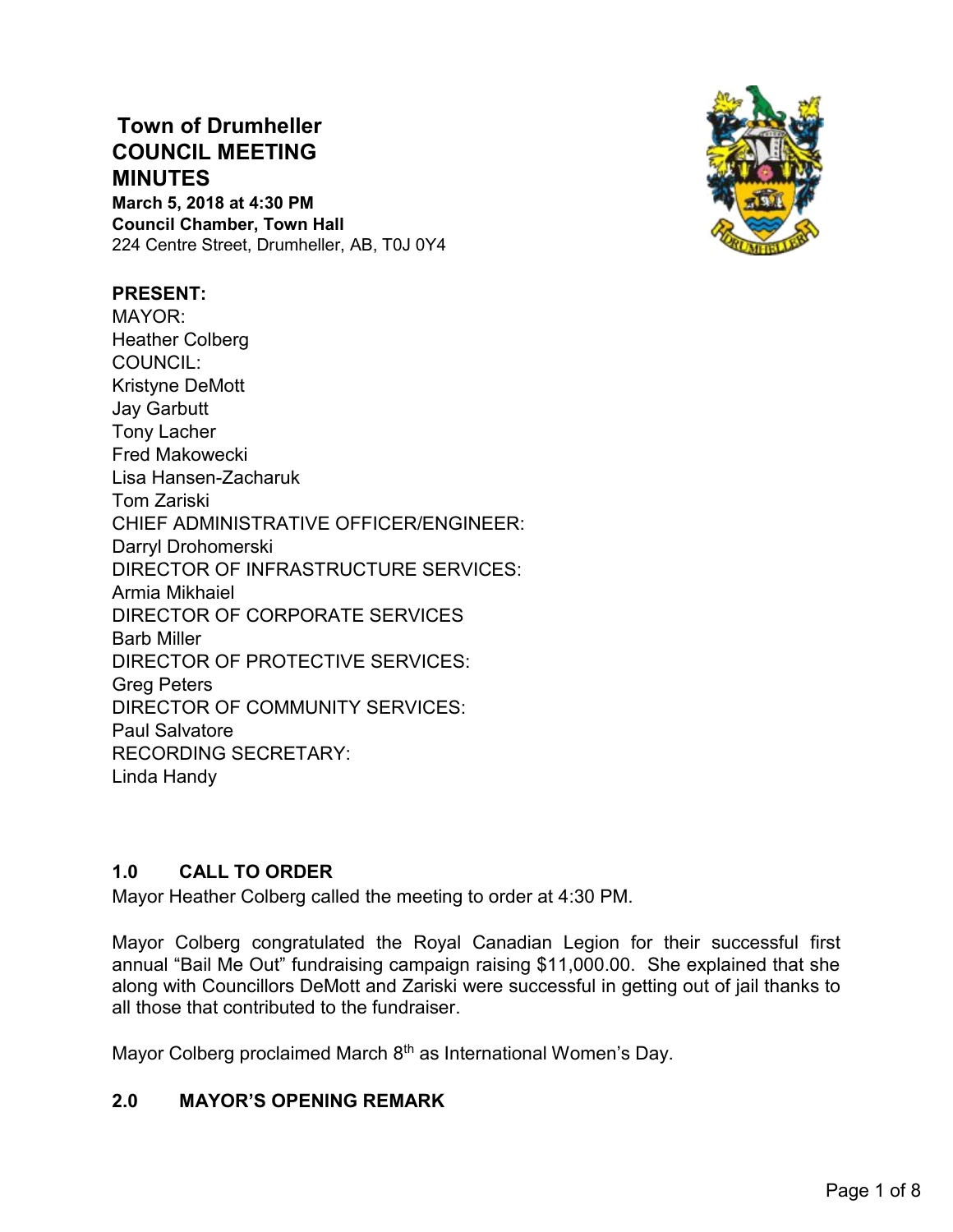## **3.0 PUBLIC HEARING**

3.1 Mayor Heather Colberg called the public hearing to order at 4:32 PM.

Mayor Colberg stated that the purpose of the Public Hearing is to consider Bylaw 03.18 being a bylaw to amend the Land Use Bylaw No. 10-08 pertaining to appeal timelines and development permit letters of completeness as required under the new Municipal Government Act.

Mayor Colberg asked for Palliser Regional Municipal Services (PRMS)'s planning report. In Cynthia Cvik's absence, Linda Handy – Secretary of the Public Hearing read the report into the record as follows:

"*I (Cynthia Cvik – CEO / Director of Planning) have completed a review of all Land Use Bylaws and have identified the changes required for each and every Land Use Bylaw in the Palliser Region, to bring them into conformity with the Municipal Government Act.*

*For Drumheller's Land Use Bylaw 10.08 amendments are required for:*

*Part III, Section 8, Application for a Development Permit, add the following immediately after (2):* 

*(3) The Development Authority shall issue a notice of 'complete' or 'incomplete' application, within 20 days of the submission in accordance with the requirements of the Act. This letter must go out within 20 days of the submission, in accordance with Section 683 of the Municipal Government Act. It should be noted that the 40 day time*  limit for issuing a development permit will not start until the application is deemed *complete. Development Officers should also be aware that even though a submission may have been deemed 'complete' if, during the course of the review, additional information is required to render a decision, you have the right to request that the applicant provide the new information within a specific timeframe.*

*Part IV, Section 11(3) Replace '14' with '21' days. This is the new deadline for submission of an appeal application in accordance with Section 686(1)(a) of the Municipal Government Act.*"

Mayor Colberg asked the Secretary of the Public Hearing if any written submissions were received by the Town. Secretary L. Handy stated that there was no correspondence.

Mayor Colberg asked for those who wished to speak in favour of the proposal. Although the applicant was in attendance, there were no speakers.

Mayor Colberg asked for those who wished to speak in opposition. There were no speakers.

Mayor Colberg asked if there were any questions from Council. There were no questions from Council.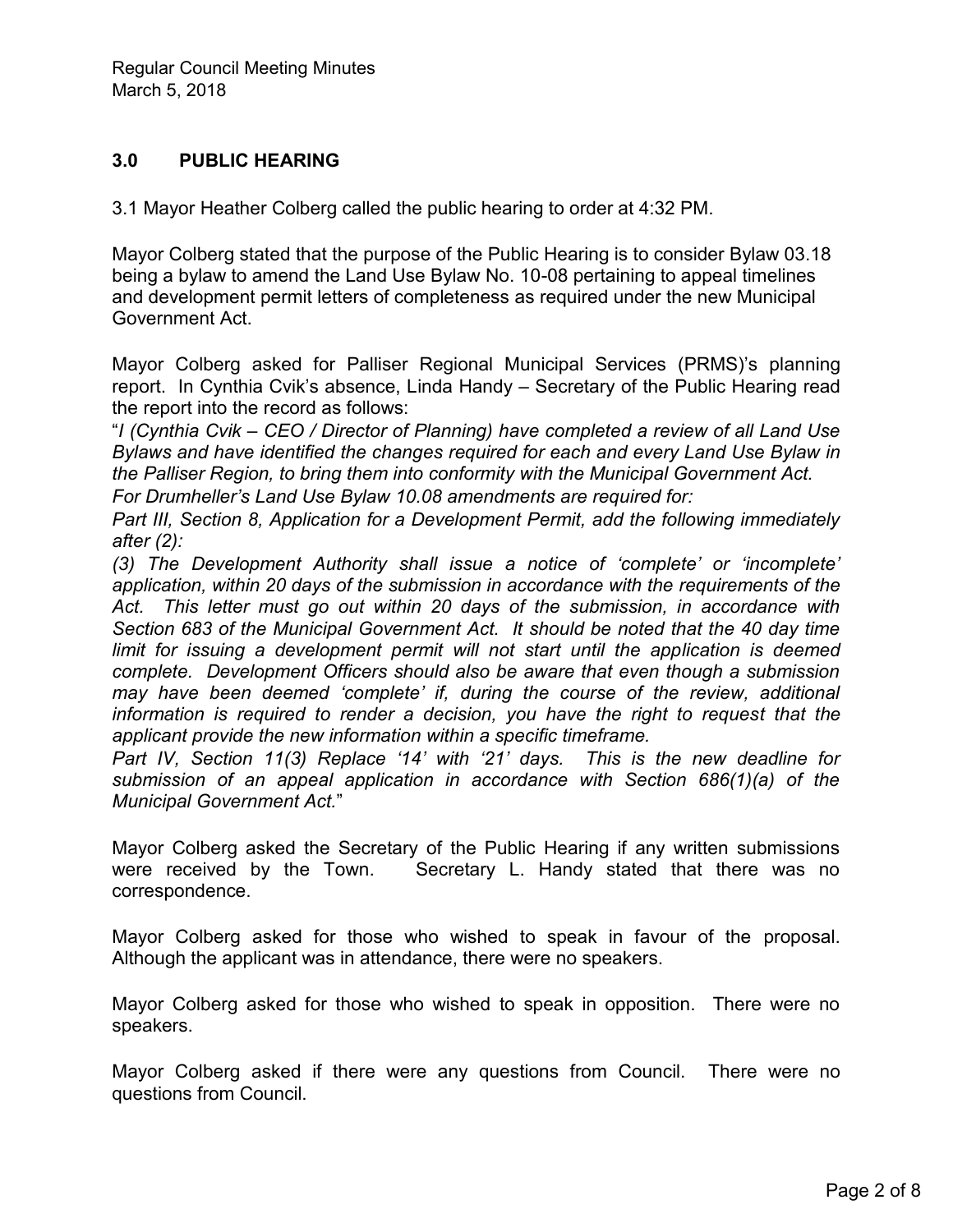Mayor Colberg closed the hearing at 4:57 PM.

Mayor Colberg advised that 2nd and 3rd reading of the bylaw will be addressed at Council's Regular Meeting of March 19<sup>th</sup>.

## **4.0 ADOPTION OF AGENDA**

Additions to Agenda: 8.1.1 Snow Removal and Storm Water Run Off from Melt and 14.1 Legal Matter (*FOIPP Act S. 21 Intergovernmental Relations* / *FOIPP Act S.23 Local Public Body Confidences)*

**MO2018.38** Garbutt, Hansen-Zacharuk moved to adopt the agenda as amended. Carried unanimously.

#### **5.0 MINUTES**

## **5.1. ADOPTION OF REGULAR COUNCIL MEETING MINUTES**

5.1.1 Regular Council Meeting Minutes of February 20, 2018

**MO2018.39** Zariski, Lacher moved to adopt the Regular Council Meeting Minutes of February 20, 2018 as presented. Carried unanimously.

### **5.2. MINUTES OF MEETING PRESENTED FOR INFORMATION**

Municipal Planning Commission Meeting Minutes of January 22, 2018

#### **5.3. BUSINESS ARISING FROM THE MINUTES**

**6.0 DELEGATIONS**

## **7.0 COMMITTEE OF THE WHOLE RECOMMENDATIONS**

#### **8.0 REQUEST FOR DECISION REPORTS**

## **8.1 CAO**

8.1.1 Snow Removal and Storm Water Run-Off from Melt

In response to Council's concerns with storm water run-off from the snow melt, D. Drohomerski advised that once Public Works staff have completed the snow removal, they will shovel around storm water catch basins and steam any frozen catch basins. Councillor T. Zariski recommended that residents who are close to storm water catch basins, shovel away the snow or let the Town know if the catch basin is frozen over. He further stated that residents are inquiring if they can put snow on Town park land and he has advised them no. He further recommended that the "snow angels" or volunteers assist neighbors to move snow away from properties within low lying areas. D. Drohomerski agreed and stated that a communiqué will be placed on social media and for these suggestions to be discussed on the 2 Minutes on the Town Radio Program.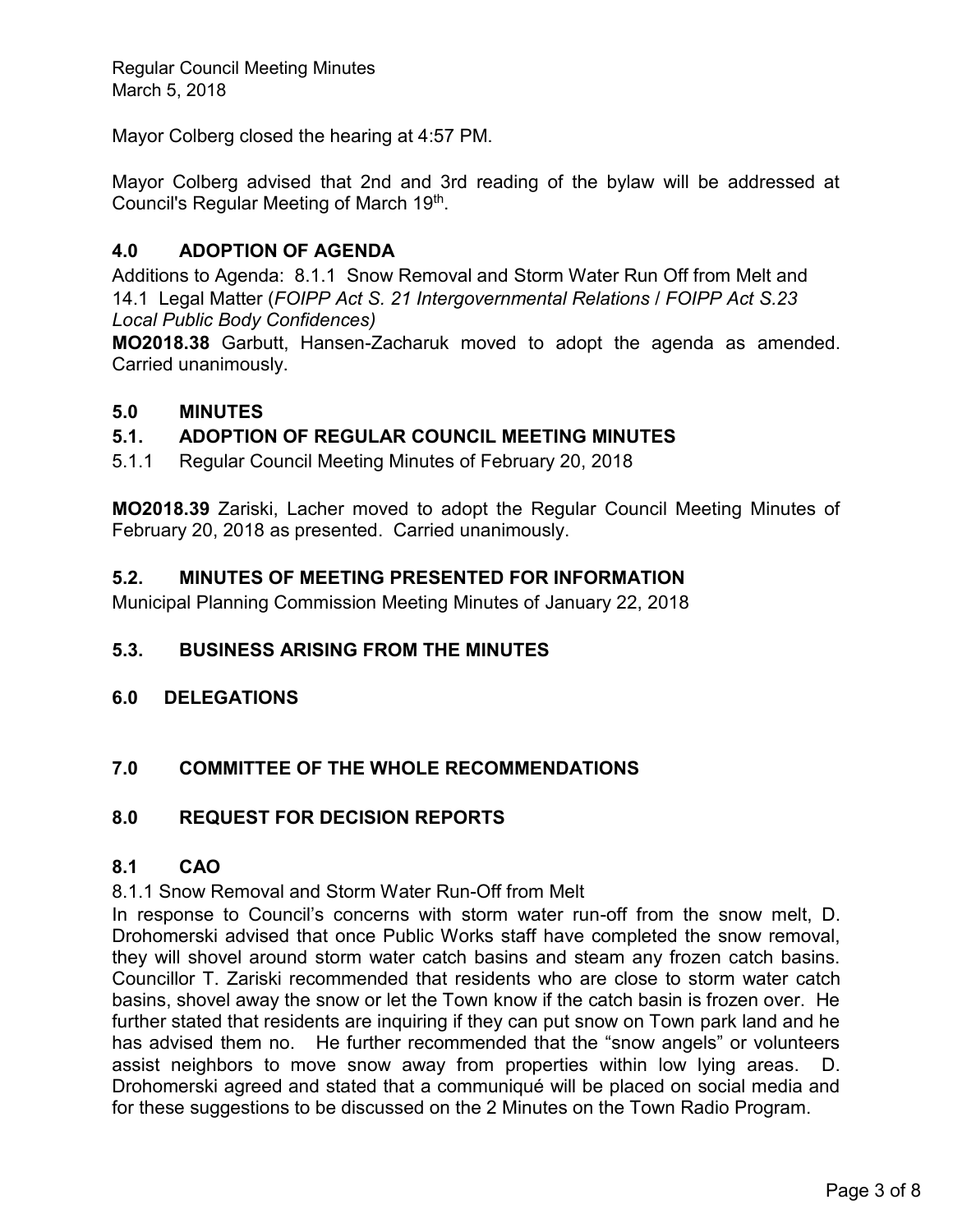Councillor K. DeMott explained that a resident has expressed concern with the undercarriage of their vehicle being scraped on hard snow not yet removed from roadways. D. Drohomerski explained that there is a limited amount of equipment to clear the Town roads; once the priority roads are cleared the Public Works staff will deal with trouble spots. He further explained that contrary to past practices every street in Drumheller has been cleared of snow once this year. Councillor J. Garbutt reminded citizens that they have to make a phone call to the Town Public Works if their road is impassible.

8.1.2 Update on Strategic Business Plan

CAO D. Drohomerski reported on the following work priorities:

- Flood mitigation report will be presented to Council on March 19th with regards to direction on berm ownership and flood buyouts for 2018;
- Discussion being held with the Passion Play re partnership for a toboggan hill (expectation next winter);
- Draft agreement between the Town and Alberta Infrastructure for the Museum sewer odor will be presented to Council shortly;
- Offsite Levy Bylaw will be presented to Council on April  $3^{rd}$ ;
- Transportation will be sending a written response to the Town shortly on the Town's projects (as presented to them while at the AUMA); and
- Updates for the collective bargaining will commence this summer.

Director of Community Services P. Salvatore:

- Communication strategy completed community profile through Central Alberta Economic Partnership with a media release to go out shortly;
- Employee housing business case recommendation to come forward from Economic Task Force; as well as a number of items were deemed Council items and will go back to Council for recommendations through the Economic Task Force;
- Communication strategy will include the ways that the Town communicates with the public, media and day to day messaging within the organization;
- Draft Community Assistance Policy to be brought back to Council for approval shortly;
- Poverty reductions strategy to be researched by the FCSS Department with a request to move this date to July;
- Downtown plan proposal Economic Development Advisory Committee presented a report to Council;
- Discussion held with staff on the Recreation Master Plan for 2019; and
- Community profile and dinosaur branding needs a discussion; the medallion project (dino walk project) will be installed within the next two months with location mapping completed and handed off to Travel Drumheller for advertising.

Director of Infrastructure Services – A. Mikhaiel (D. Drohomerski reported):

- The Town has recently seen some interest in the Elks building and the Town would like to put out the tender once again to determine interest with the option of having the property demolished;
- Trail plan will be a priority for second quarter;
- Ball diamond upgrades scheduled for April when ground is dry; and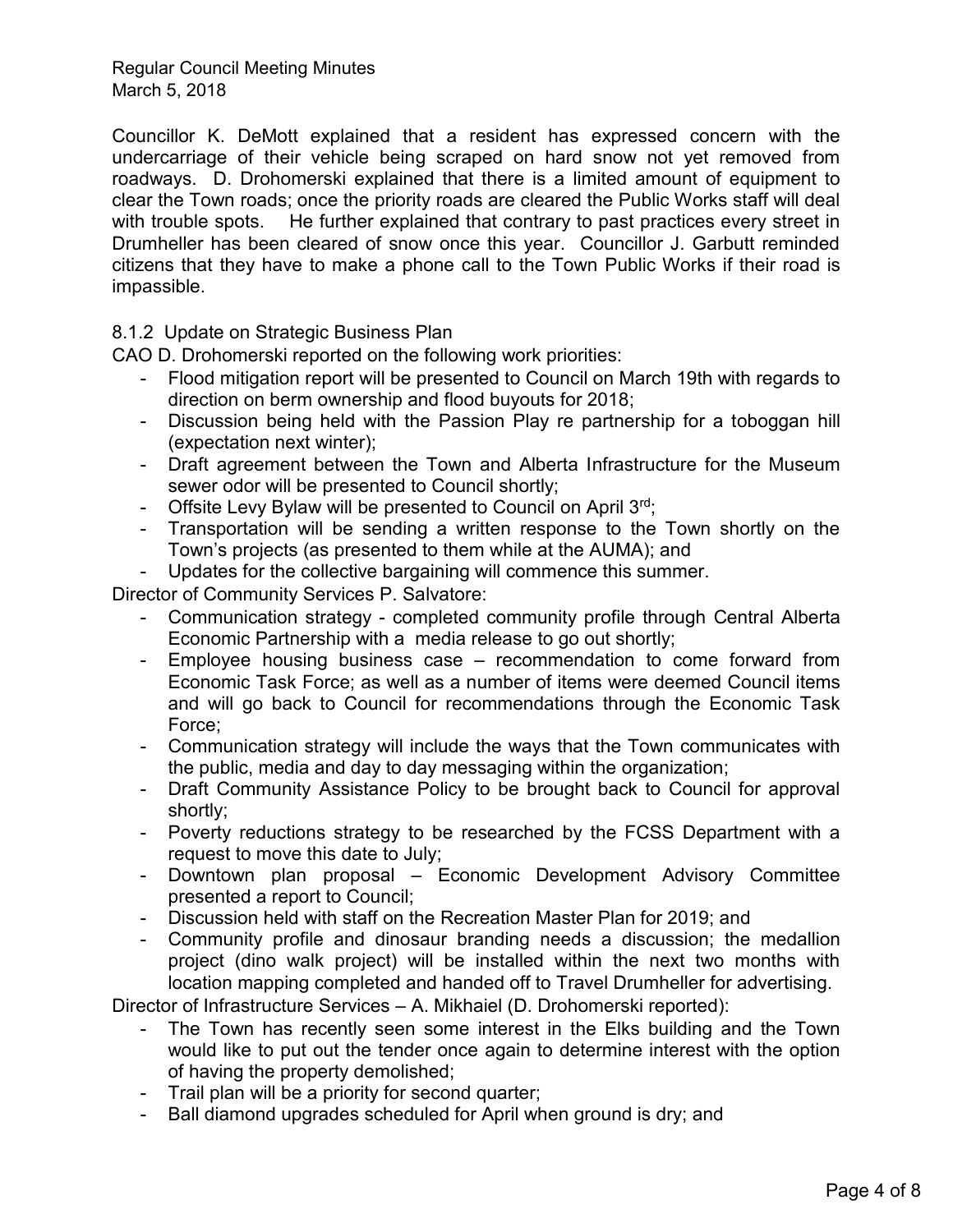- Flood mitigation phase 2 - once agreements are finalized, the Town will tender for an engineering consultant and move into construction by this fall.

Director of Corporate Services B. Miller:

- Work priorities put on hold until after year end is completed with auditors. Director of Protective Services G. Peters:

- Dog park is moving forward with a report submitted on the proposed amendments to the bylaw;
- Parking pay and play reviewing with the CAO and will be completed shortly;
- Tourism Corridor Bylaw briefing with Council to be held on March  $26<sup>th</sup>$ ; and
- Drafting of a new Community Standards Bylaw continues.

## **8.2 DIRECTOR OF INFRASTRUCTURE SERVICES**

## **8.3 DIRECTOR OF CORPORATE SERVICES**

### **8.4. DIRECTOR OF COMMUNITY SERVICES**

8.4.1 Bylaw 01.18 being a bylaw to regulate mobile vendors - 2nd reading as amended P. Salvatore presented Bylaw 01.18 with amendments as previously discussed by Council at their meetings of February  $5<sup>th</sup>$  and  $20<sup>th</sup>$  as well as comments from a meeting held with one vendor and one other individual who is considering a vendor application. He explained that the amendments are shown in red and include the following:

- Adding definitions to include peace officer and youth vendor.

- Council questioned what is considered "sufficient" for insurance coverage. P. Salvatore stated that \$5M is the new standard based on feedback from the Town's insurer. In response to Councillor L. Hansen-Zacharuk's recommendation to reduce this amount, Council agreed that the liability insurance has historically been \$2M and should be remain as such and if needed in future years, to increase the amount.

- Amendment to setback from commercial retail storefront operations from 25 meters to 10 meters.

- Amendment that mobile vendors may set up their business on private property with proof from property owner.

- Councillor F. Makowecki stated that once a vendor pays a fee that fee should be carried over should a vendor be asked to relocate based on the Town's direction or if the location is not suitable, a vendor can move to another approved location without paying an additional fee. P. Salvatore explained that any requests for moving to another location would be referred to the MPC / Development Officer for their decision however that vendor would not be able to request a location that another vendor has asked for. He agreed that the Town would entertain changes at no cost. He further agreed that a section on relocation and reapplication would be added to the bylaw and for the Development Officer to make the necessary change to avoid time delays. He stated that the Town would be open and permissive as possible.

- Councillor F. Makowecki asked if a number of trucks can be located in one area (based on his research that the more trucks clustered together the better their sales). P. Salvatore stated that there are areas such as the Hoodoos and Splash Park where this would be permitted.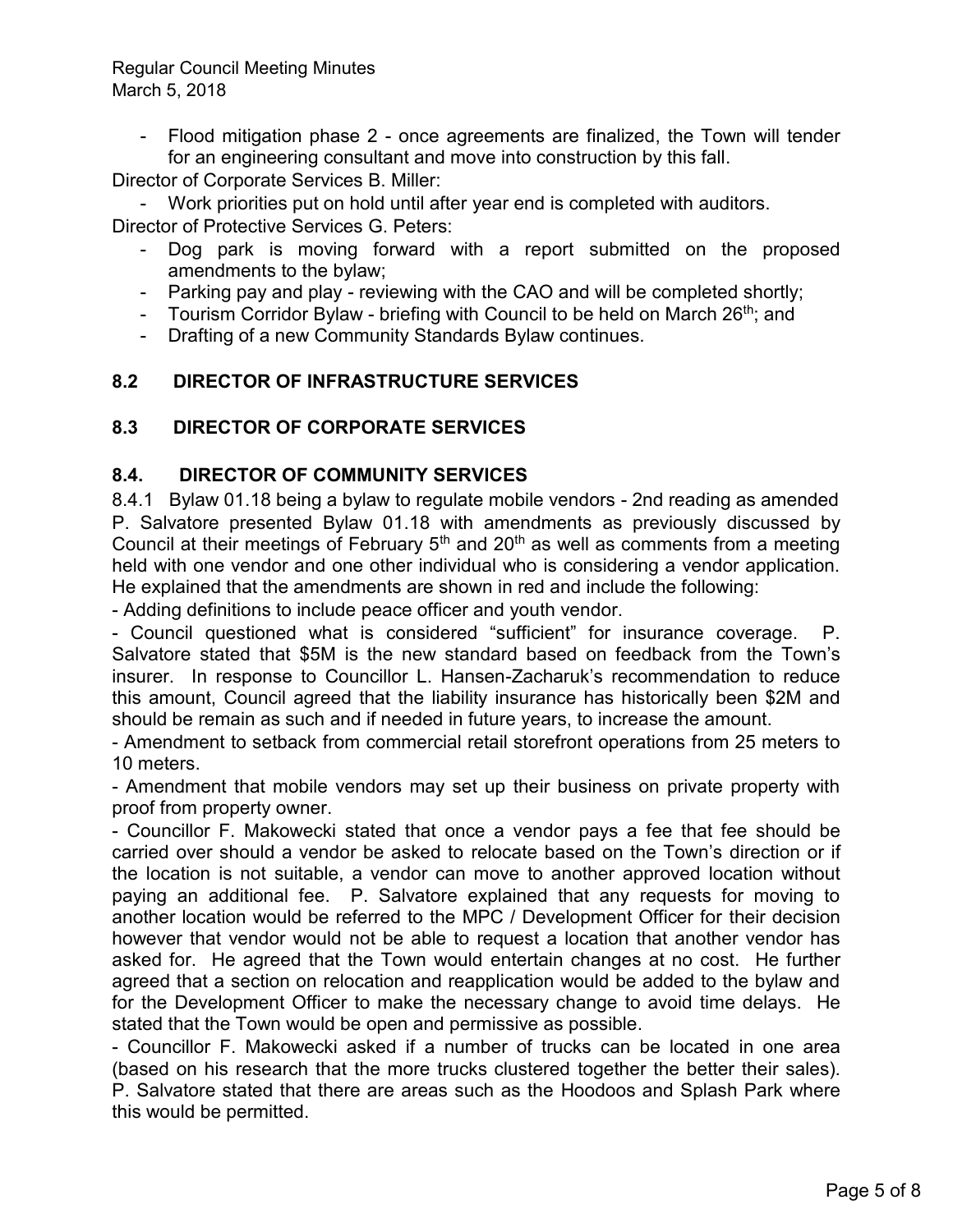- Councillor T. Lacher asked if the hours of operation and relocations can be relaxed for July 1<sup>st</sup>. D. Drohomerski explained that in discussions with Jolene Powell, it was agreed that on July 1<sup>st</sup> the hours would be extended and vendors would be moved on Riverside between Center Street and 1<sup>st</sup> Avenue (by Sublime). He further explained that the BCF parking lot would then be able to accommodate more vehicles.

- It was clarified that placement of a board sign for advertising of the business does not include the signage affixed to the vendor unit.

- It was clarified that the term inverter means a gas power generator.

- Amendment to change words "not permitted" to "should refrain from leaving" their unit.

- Amendment that a Public market has to obtain a valid business license to operate a public market as defined in the business license bylaw and that the market organizer meets all requirements for the operation of a public market (no requirement for a permit under this bylaw)

- Amendment for appeal timeframes from 5 to 10 days

- Addition to include youth vendor to pay \$20 per calendar year;

- Addition to include utility fees at \$100 per month (estimate at this time because not sure on power usage at this point);

- Addition to include: "The Municipal Planning Commission may issue a permit up to 2 years in duration, however any material change to the original permit application including the location, type of unit, type of service or other factor deemed significant to the MPC requires a new permit application to be completed".

- Schedule C – a copy of direct seller's license to be removed and insurance to be changed to \$2M naming Town of Drumheller as additional insured.

- Schedule C – include more defined guidelines on what is to be completed by the applicant and the Town office.

- In response to a question on the change of hours of operations, P. Salvatore explained that the applicant would state the hours on their application and the MPC would review the hours for compliance within the Community Standards Bylaw. Councillor L. Hansen-Zacharuk clarified that should the applicant wish for a change to their hours of operations, they should be able to do so in consultation with the Development Officer and should not pay an additional fee for a change. P. Salvatore agreed. Councillor F. Makowecki stated that the hours for vending should complement night spots.

- In response to a question on the placement of chairs by the vending unit, P. Salvatore stated that this would have to be reviewed based on the location so it does not create a hazard. He further explained that the applicant's request would be evaluated by the MPC / Development Officer.

**MO2018.40** Lacher, Hansen-Zacharuk moved second reading of Bylaw 01.18 as amended.

Councillor J. Garbutt stated that the bylaw does not reference high traffic areas in the document and the number of permits in these locations. P. Salvatore explained that once the mobile vendoring program is launched, applicant approvals are based on first come, first serve basis. He further explained that the bylaw does not address a draw; if Council wishes, a draw can be held on certain locations however a deadline would have to be set for the draw. He stated that by excluding the draw, the current bylaw would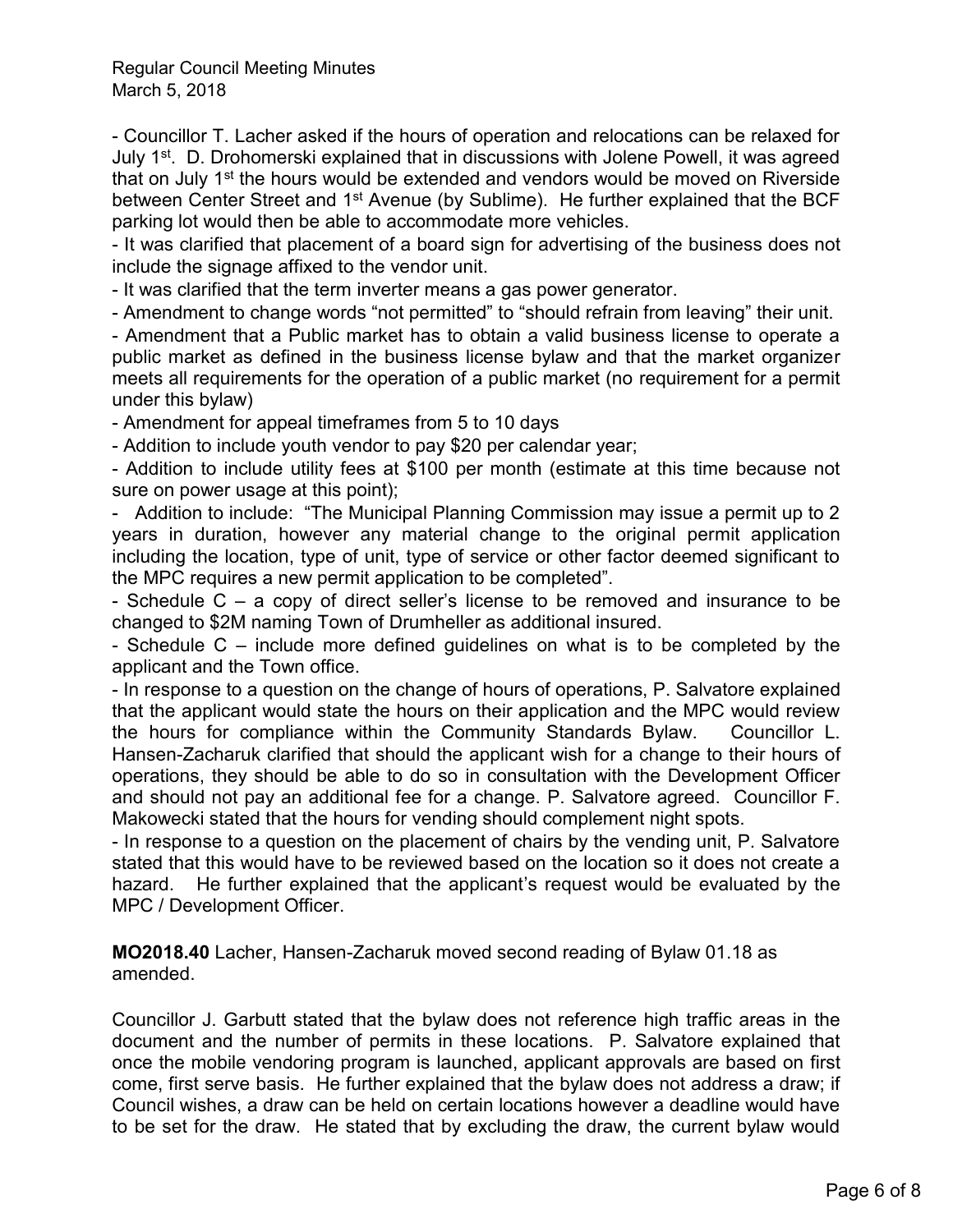allow for applications to be received continually. He further stated that in discussions with vendors, they prefer the potential for different areas to operate, for example in Riverside Park or Newcastle Beach. He explained that the bylaw is written to be more mobile than static which lends itself for an operator to move.

In response to a question from Council on selling of wares other than food, P. Salvatore referred to the definition of vendors which states: "mobile vendor means any person selling goods, food, amusements or services". Councillor L. Hansen-Zacharuk asked for clarification on the distance requirements between vendors. P. Salvatore stated that although clustering is good, one does not want to create a "strip mall of vendors" and this type of situation would have to be looked at during the permitting phase. Councillor T. Zariski stated that a picture of the unit is required and would expect that the MPC will have to apply some level of reasonableness on the applications and locations.

Vote on motion: Carried unanimously.

- 8.4.2 Quarterly Report from October 1, 2017 to December 31, 2017 2017 Annual Report
- P. Salvatore asked if there were any questions on his quarterly report.

Councillor K. DeMott requested stats on the following: Fee Assistance Program Corporate Membership

Councillor J. Garbutt congratulated the BCF staff for their continued good work on offering a variety of programming and he encouraged the public to participate in these programs.

In response to a question on whether follow-up is carried out when the BCF is not successful in acquiring conferences, P. Salvatore explained that the staff are always prospecting and they do follow up when the BCF is not selected. He explained that in most cases the factors for being unsuccessful are outside of staff hands. He further explained that staff are also in contact with Canalta to see where co-host conferences might work. Councillor K. DeMott recommended that the BCF try to acquire other hosting opportunities such as a Home and Garden Show or Beer Fest. P. Salvatore stated that the BCF staff welcome any ideas for tracking down hosting opportunities.

## **8.5 DIRECTOR OF PROTECTIVE SERVICES**

#### 8.5.1 2018 Spring Cleanup Dates

G. Peters reported that the 2018 spring cleanup dates will be held from April 30<sup>th</sup> to May 10<sup>th</sup> commencing in East Coulee and working westward. Mayor H. Colberg referred to the attached 2017 report to Council prepared by the Landfill Manger and noted that the Spring Cleanup entails 11 men and 835 hours to do the cleanup and questioned